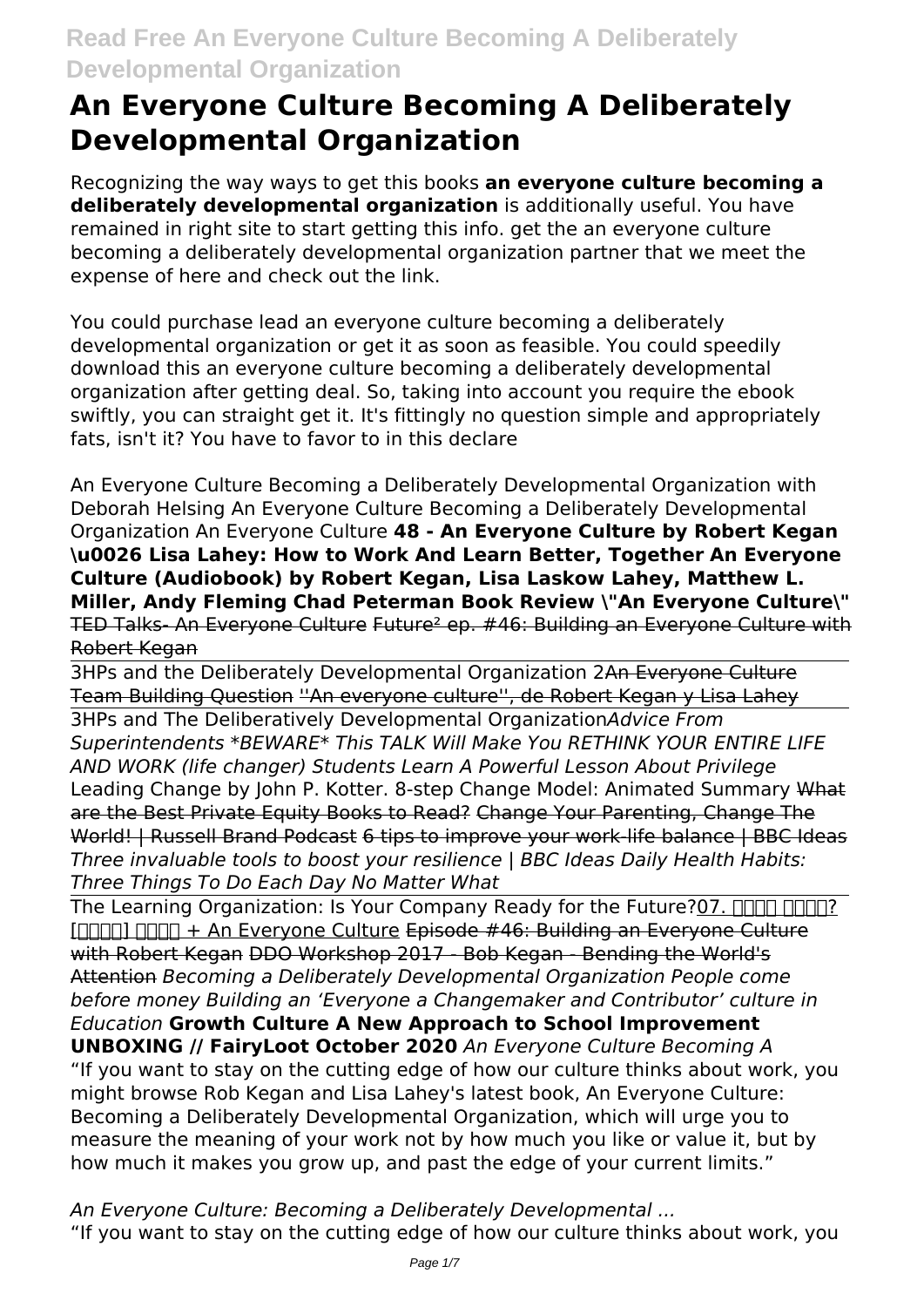might browse Rob Kegan and Lisa Lahey's latest book, An Everyone Culture: Becoming a Deliberately Developmental Organization, which will urge you to measure the meaning of your work not by how much you like or value it, but by how much it makes you grow up, and past the edge of your current limits."

### *Everyone Culture: Becoming a Deliberately Developmental ...*

An Everyone Culture proposes something incredibly profound: that companies can succeed by focusing equally on the personal development of their people and commercial success. The two can become one. To do this well it's imperative employees bring their hardest most personal development issues to the table.

### *An Everyone Culture: Becoming a Deliberately Developmental ...*

DDO: deliberately developmental organization; creates a safe enough and demanding enough culture that everyone comes out of hiding Everyone culture: 1. doing what human development science recommends 2. taking concepts to scale so everyone can develop 3. intentionally and continuously nourish a culture that puts business & individual development

### *An Everyone Culture: Becoming a Deliberately Developmental ...*

An Everyone Culture: Becoming a Deliberately Developmental Organization. An Everyone Culture. : Robert Kegan, Lisa Laskow Lahey. Harvard Business Review Press, Mar 1, 2016 - Business & Economics -...

### *An Everyone Culture: Becoming a Deliberately Developmental ...*

Robert Kegan and Lisa Lahey, coauthors of Immunity to Change and How the Way We Talk Can Change the Way We Work, have been research and practice collaborators for thirty years. In their new book, An Everyone Culture: Becoming a Deliberately Developmental Organization, they, along with Matthew L. Miller, Andy Fleming, and Deborah Helsing, provide a new model that they argue can help organizations develop the potential of their employees.

### *An Everyone Culture: Becoming a Deliberately Developmental ...*

"An Everyone Culture" dives deep into the worlds of three leading companies that embody this breakthrough approach. It reveals the design principles, concrete practices, and underlying science at...

### *An Everyone Culture: Becoming a Deliberately Developmental ...*

Free Online Library: An Everyone Culture: Becoming a Deliberately Developmental Organization.(Book review) by "People & Strategy"; Business Human resources and labor relations Books Book reviews

### *An Everyone Culture: Becoming a Deliberately Developmental ...*

In An Everyone Culture: Becoming a Deliberately Developmental Organization, authors Robert Kegan and Lisa Lahey explore the potential of the workplace to promote adult development—the amalgam of phenomena that increase intellectual and psychological complexity over the lifespan.

### *The Harvard Educational Review - HEPG*

About An Everyone Culture: Becoming a Deliberately Developmental Organization Robert Kegan and Lisa Lahey (and their collaborators) have found and studied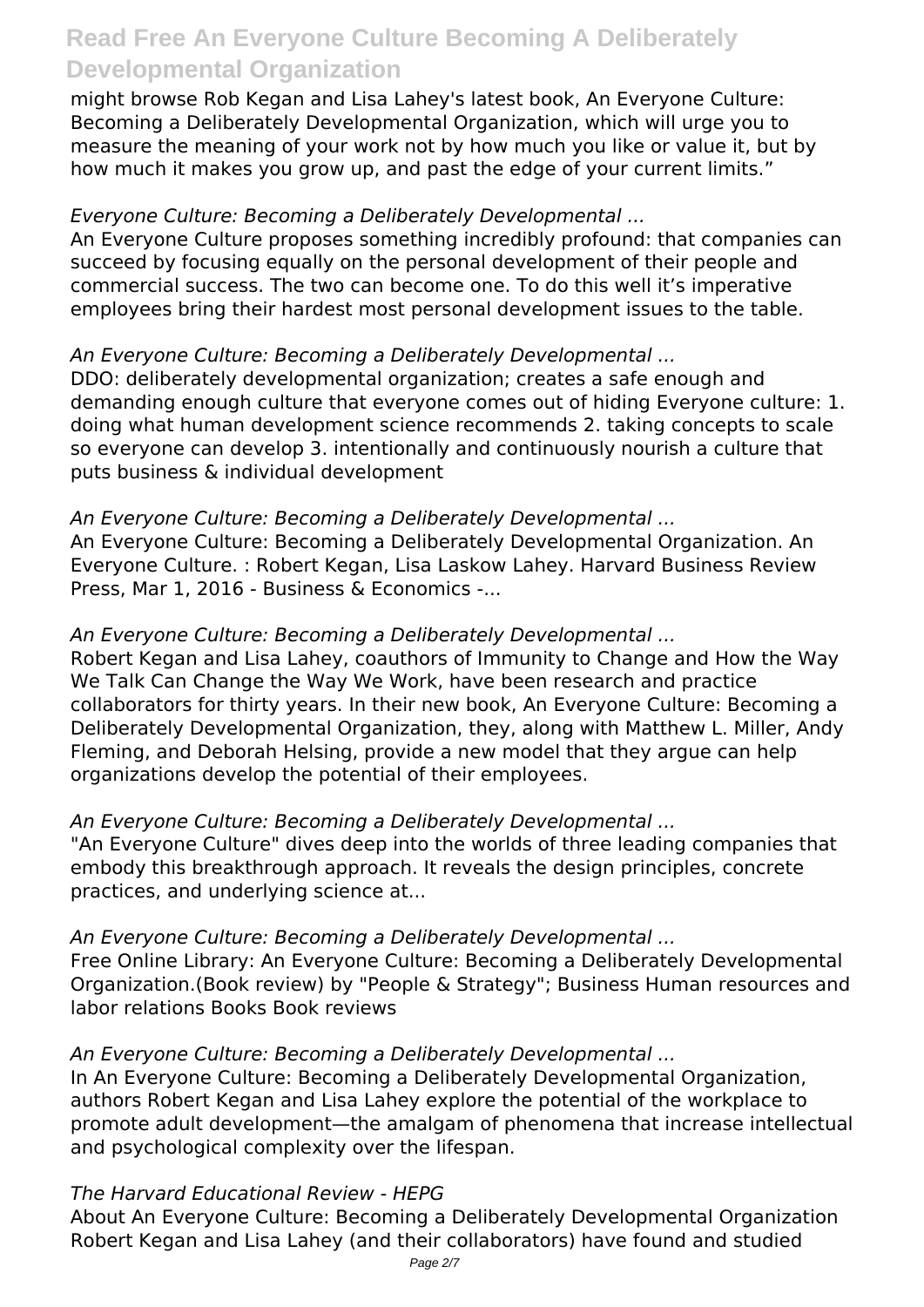companies they describe as "Deliberately Developmental Organizations".

### *Everyone Culture: A Radical New Model for Work, Career ...*

An Everyone Culture: Becoming a Deliberately Developmental Organization by Robert Kegan. 776 ratings, 4.03 average rating, 83 reviews. An Everyone Culture Quotes Showing 1-18 of 18. "Better Me  $+$  Better You = Better Us".  $-$  Robert Kegan, An Everyone Culture: Becoming a Deliberately Developmental Organization. 4 likes.

#### *An Everyone Culture Quotes by Robert Kegan*

Here's the winning formula: For performance and profits to flourish, create a culture in which everyone in your organization flourishes by developing to their full potential. Make yours a Deliberately Developmental Organization (DDO). Your culture thus becomes your strategy, the key to maximizing the success of your business.

### *Amazon.com: An Everyone Culture: Becoming a Deliberately ...*

Lauded as the "Best Management and Workplace Culture Book of 2016" (800-CEO-READ) and the "Best Business Book in Human Resources and Employee Training" (Axiom), An Everyone Culture: Becoming a Deliberately Developmental Organization™ articulates and promotes a radical new model for unleashing a company's potential.

A Radical New Model for Unleashing Your Company's Potential In most organizations nearly everyone is doing a second job no one is paying them for—namely, covering their weaknesses, trying to look their best, and managing other people's impressions of them. There may be no greater waste of a company's resources. The ultimate cost: neither the organization nor its people are able to realize their full potential. What if a company did everything in its power to create a culture in which everyone—not just select "high potentials"—could overcome their own internal barriers to change and use errors and vulnerabilities as prime opportunities for personal and company growth? Robert Kegan and Lisa Lahey (and their collaborators) have found and studied such companies—Deliberately Developmental Organizations. A DDO is organized around the simple but radical conviction that organizations will best prosper when they are more deeply aligned with people's strongest motive, which is to grow. This means going beyond consigning "people development" to high-potential programs, executive coaching, or once-a-year off-sites. It means fashioning an organizational culture in which support of people's development is woven into the daily fabric of working life and the company's regular operations, daily routines, and conversations. An Everyone Culture dives deep into the worlds of three leading companies that embody this breakthrough approach. It reveals the design principles, concrete practices, and underlying science at the heart of DDOs—from their disciplined approach to giving feedback, to how they use meetings, to the distinctive way that managers and leaders define their roles. The authors then show readers how to build this developmental culture in their own organizations. This book demonstrates a whole new way of being at work. It suggests that the culture you create is your strategy—and that the key to success is developing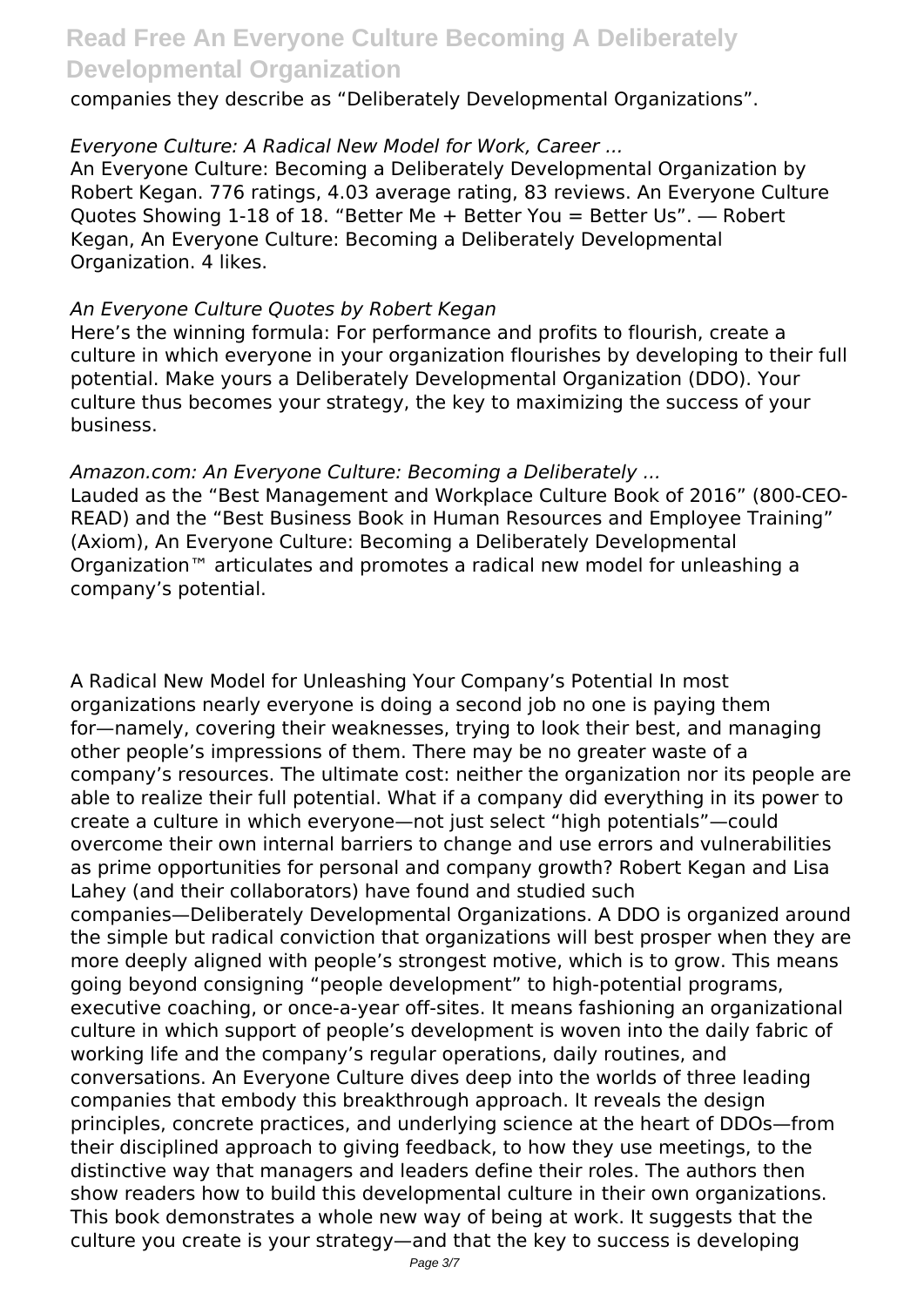#### everyone.

A Radical New Model for Unleashing Your Company's Potential In most organizations nearly everyone is doing a second job no one is paying them for--namely, covering their weaknesses, trying to look their best, and managing other people's impressions of them. There may be no greater waste of a company's resources. The ultimate cost: neither the organization nor its people are able to realize their full potential. What if a company did everything in its power to create a culture in whicheveryone--not just select "high potentials"--could overcome their own internal barriers to change and use errors and vulnerabilities as prime opportunities for personal and company growth? Robert Kegan and Lisa Lahey (and their collaborators) have found and studied such companies--Deliberately Developmental Organizations. A DDO is organized around the simple but radical conviction that organizations will best prosper when they are more deeply aligned with people's strongest motive, which is togrow. This means going beyond consigning "people development" to high-potential programs, executive coaching, or once-a-year off-sites. It means fashioning an organizational culture in which support of people's development is woven into the daily fabric of working life and the company's regular operations, daily routines, and conversations. An Everyone Culture dives deep into the worlds of three leading companies that embody this breakthrough approach. It reveals the design principles, concrete practices, and underlying science at the heart of DDOs--from their disciplined approach to giving feedback, to how they use meetings, to the distinctive way that managers and leaders define their roles. The authors then show readers how to build this developmental culture in their own organizations. This book demonstrates a whole new way of being at work. It suggests that the culture you createis your strategy--and that the key to success is developingeveryone.

Unlock your potential and finally move forward. A recent study showed that when doctors tell heart patients they will die if they don't change their habits, only one in seven will be able to follow through successfully. Desire and motivation aren't enough: even when it's literally a matter of life or death, the ability to change remains maddeningly elusive. Given that the status quo is so potent, how can we change ourselves and our organizations? In Immunity to Change, authors Robert Kegan and Lisa Lahey show how our individual beliefs--along with the collective mind-sets in our organizations--combine to create a natural but powerful immunity to change. By revealing how this mechanism holds us back, Kegan and Lahey give us the keys to unlock our potential and finally move forward. And by pinpointing and uprooting our own immunities to change, we can bring our organizations forward with us. This persuasive and practical book, filled with hands-on diagnostics and compelling case studies, delivers the tools you need to overcome the forces of inertia and transform your life and your work.

Why is the gap so great between our hopes, our intentions, even our decisions-and what we are actually able to bring about? Even when we are able to make important changes-in our own lives or the groups we lead at work-why are the changes are so frequently short-lived and we are soon back to business as usual? What can we do to transform this troubling reality? In this intensely practical book, Harvard psychologists Robert Kegan and Lisa Laskow Lahey take us on a carefully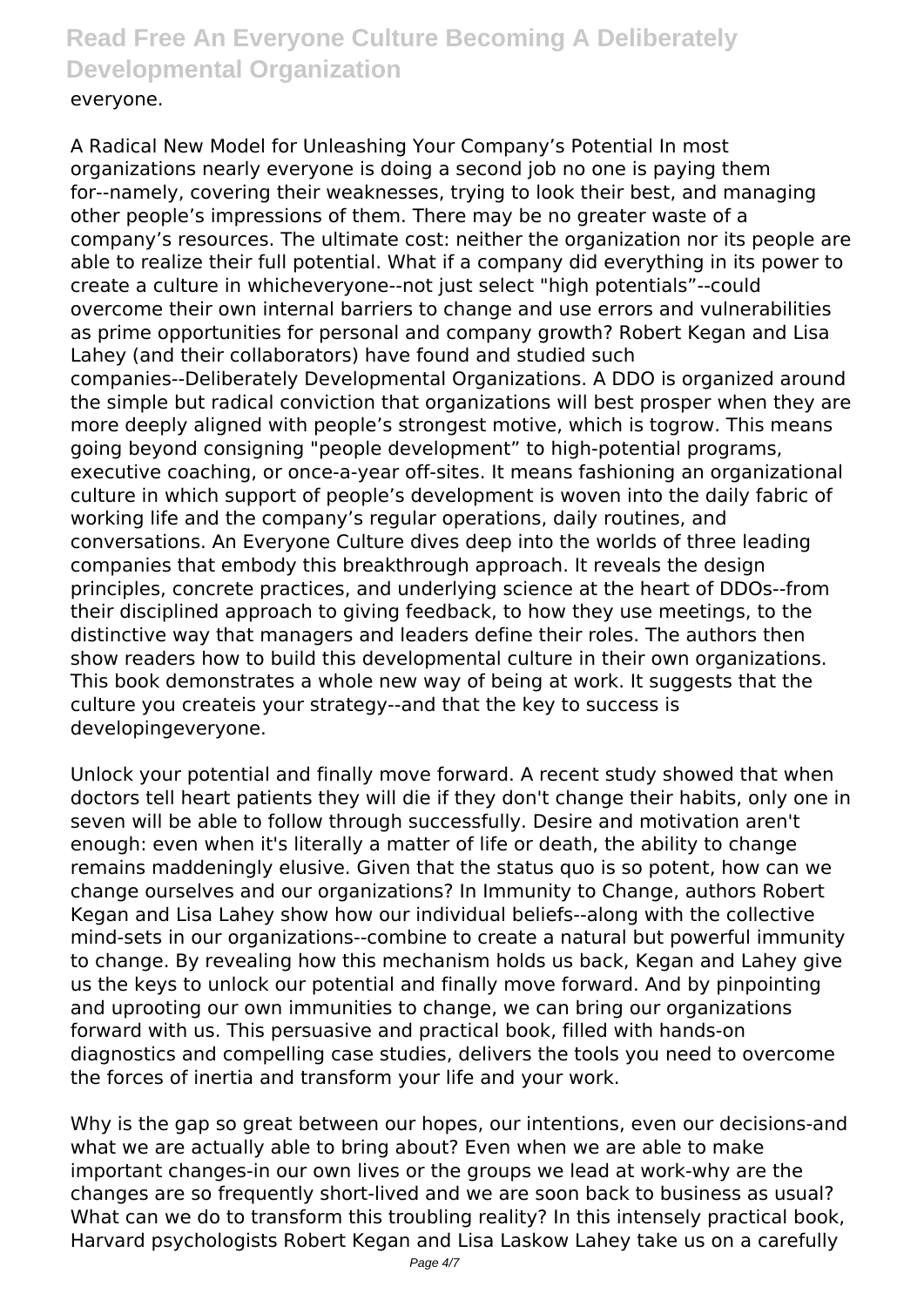guided journey designed to help us answer these very questions. And not just generally, or in the abstract. They help each of us arrive at our own particular answers that can solve the puzzling gap between what we intend and what we are able to accomplish. How the Way We Talk Can Change the Way We Work provides you with the tools to create a powerful new build-it-yourself mental technology.

This comprehensive text covers the entire field of human resource development, from orientation and skills training, to career and organizational development. It shows how concepts and theory have been put into practice in a variety of organizations. This sixth edition of HUMAN RESOURCE DEVELOPMENT reflects the current state of the field, blending real-world practices and up-to-date research. Important Notice: Media content referenced within the product description or the product text may not be available in the ebook version.

The Change Leadership Group at the Harvard School of Education has, through its work with educators, developed a thoughtful approach to the transformation of schools in the face of increasing demands for accountability. This book brings the work of the Change Leadership Group to a broader audience, providing a framework to analyze the work of school change and exercises that guide educators through the development of their practice as agents of change. It exemplifies a new and powerful approach to leadership in schools.

If contemporary culture were a school, with all the tasks and expectations meted out by modern life as its curriculum, would anyone graduate? In the spirit of a sympathetic teacher, Robert Kegan guides us through this tricky curriculum, assessing the fit between its complex demands and our mental capacities, and showing what happens when we find ourselves, as we so often do, in over our heads. In this dazzling intellectual tour, he completely reintroduces us to the psychological landscape of our private and public lives. A decade ago in The Evolving Self, Kegan presented a dynamic view of the development of human consciousness. Here he applies this widely acclaimed theory to the mental complexity of adulthood. As parents and partners, employees and bosses, citizens and leaders, we constantly confront a bewildering array of expectations, prescriptions, claims, and demands, as well as an equally confusing assortment of expert opinions that tell us what each of these roles entails. Surveying the disparate expert "literatures," which normally take no account of each other, Kegan brings them together to reveal, for the first time, what these many demands have in common. Our frequent frustration in trying to meet these complex and often conflicting claims results, he shows us, from a mismatch between the way we ordinarily know the world and the way we are unwittingly expected to understand it. In Over Our Heads provides us entirely fresh perspectives on a number of cultural controversies—the "abstinence vs. safe sex" debate, the diversity movement, communication across genders, the meaning of postmodernism. What emerges in these pages is a theory of evolving ways of knowing that allows us to view adult development much as we view child development, as an open-ended process born of the dynamic interaction of cultural demands and emerging mental capabilities. If our culture is to be a good "school," as Kegan suggests, it must offer, along with a challenging curriculum, the guidance and support that we clearly need to master this course—a need that this lucid and richly argued book begins to meet.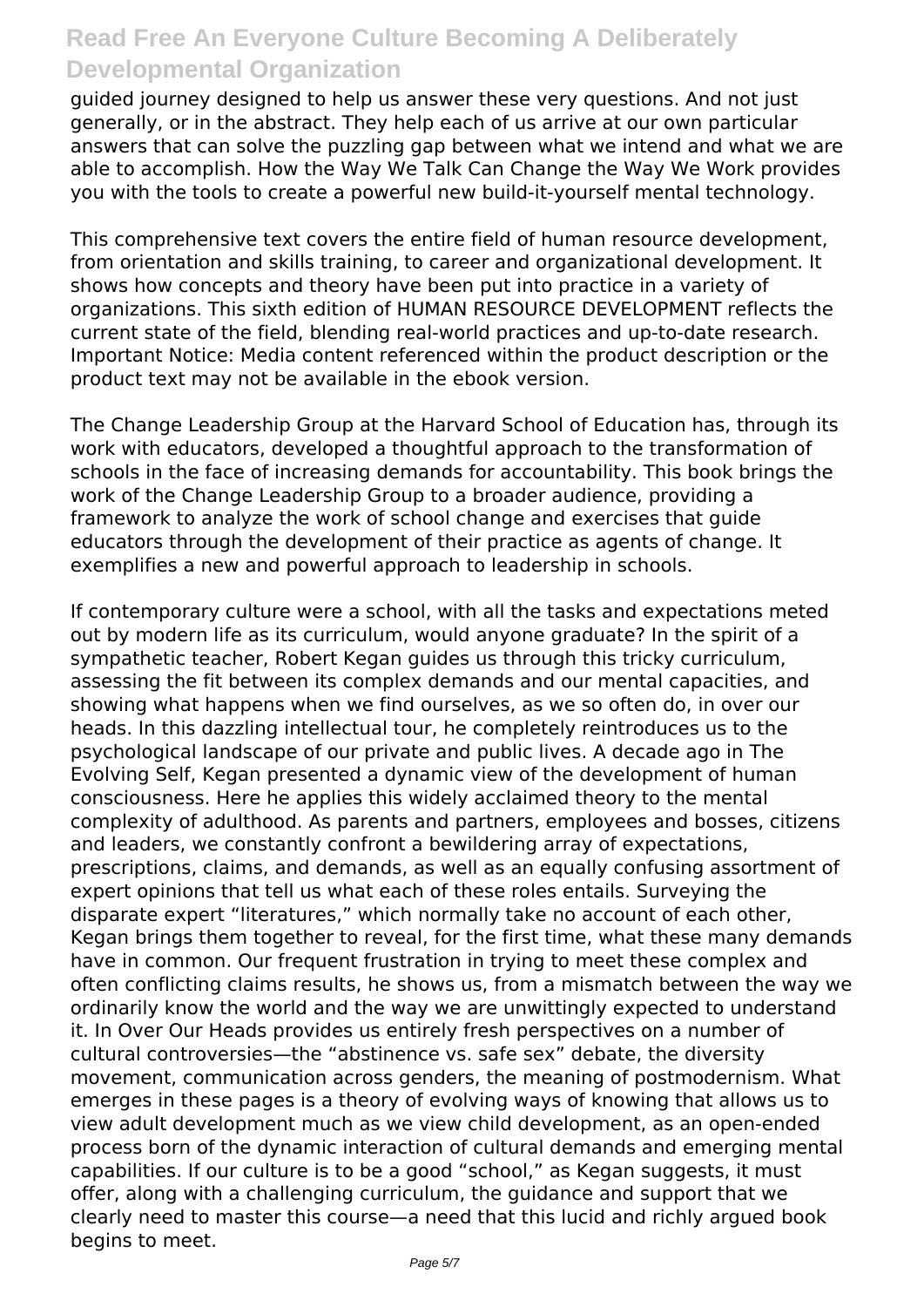Positive Organizational Behavior is emerging as a truly contemporary movement within the classic discipline of organizational behavior. The best work of leading scholars is gathered together in one edited collection. Chapters present the states, traits, and processes that compromise this exciting new science. In addition to mapping the field, this collection goes one step further and invites noted experts to identify the methodological challenges facing scholars of positive organizational behavior. Positive Organizational Behavior constitutes the study of positive human strengths and competencies, how it can be facilitated, assessed and managed to improve performance in the workplace . Its roots are firmly within positive psychology but transplanted to the world of work and organizations.

This book offers a new and promising way to support adults in Adult Basic Education (ABE) and English for speakers of other languages (ESOL) programs specifically, and learners in adult education, in general. Applying renowned Harvard University psychologist Robert Kegan's constructive-development theory, Drago-Severson depicts an in-depth investigation into how and why adults develop "ways of knowing" to better prepare them for their work in the 21st century. This book provides practical suggestions for applying Kegan's theory in adult education classrooms to enable teachers, curriculum developers, program designers, and policymakers to better respond to adult learners' strengths and learning needs.

This is a story of reinvention. Jim Whitehurst, celebrated president and CEO of one of the world's most revolutionary software companies, tells first-hand his journey from traditional manager (Delta Air Lines, Boston Consulting Group) and "chief" problem solver to CEO of one of the most open organizational environments he'd ever encountered. This challenging transition, and what Whitehurst learned in the interim, has paved the way for a new way of managing—one this modern leader sees as the only way companies will successfully function in the future. Whitehurst says beyond embracing the technology that has so far disrupted entire industries, companies must now adapt their management and organizational design to better fit the Information Age. His mantra? "Adapt or die." Indeed, the successful company Whitehurst leads—the open source giant Red Hat—has become the organizational poster child for how to reboot, redesign, and reinvent an organization for a decentralized, digital age. Based on open source principles of transparency, participation, and collaboration, "open management" challenges conventional business ideas about what companies are, how they run, and how they make money. This book provides the blueprint for putting it into practice in your own firm. He covers challenges that have been missing from the conversation to date, among them: how to scale engagement; how to have healthy debates that net progress; and how to attract and keep the "Social Generation" of workers. Through a mix of vibrant stories, candid lessons, and tested processes, Whitehurst shows how Red Hat has blown the traditional operating model to pieces by emerging out of a pure bottom up culture and learning how to execute it at scale. And he explains what other companies are, and need to be doing to bring this open style into all facets of the organization. By showing how to apply open source methods to everything from structure, management, and strategy to a firm's customer and partner relationships, leaders and teams will now have the tools needed to reach a new level of work. And with that new level of work comes unparalleled success. The Open Organization is your new resource for doing